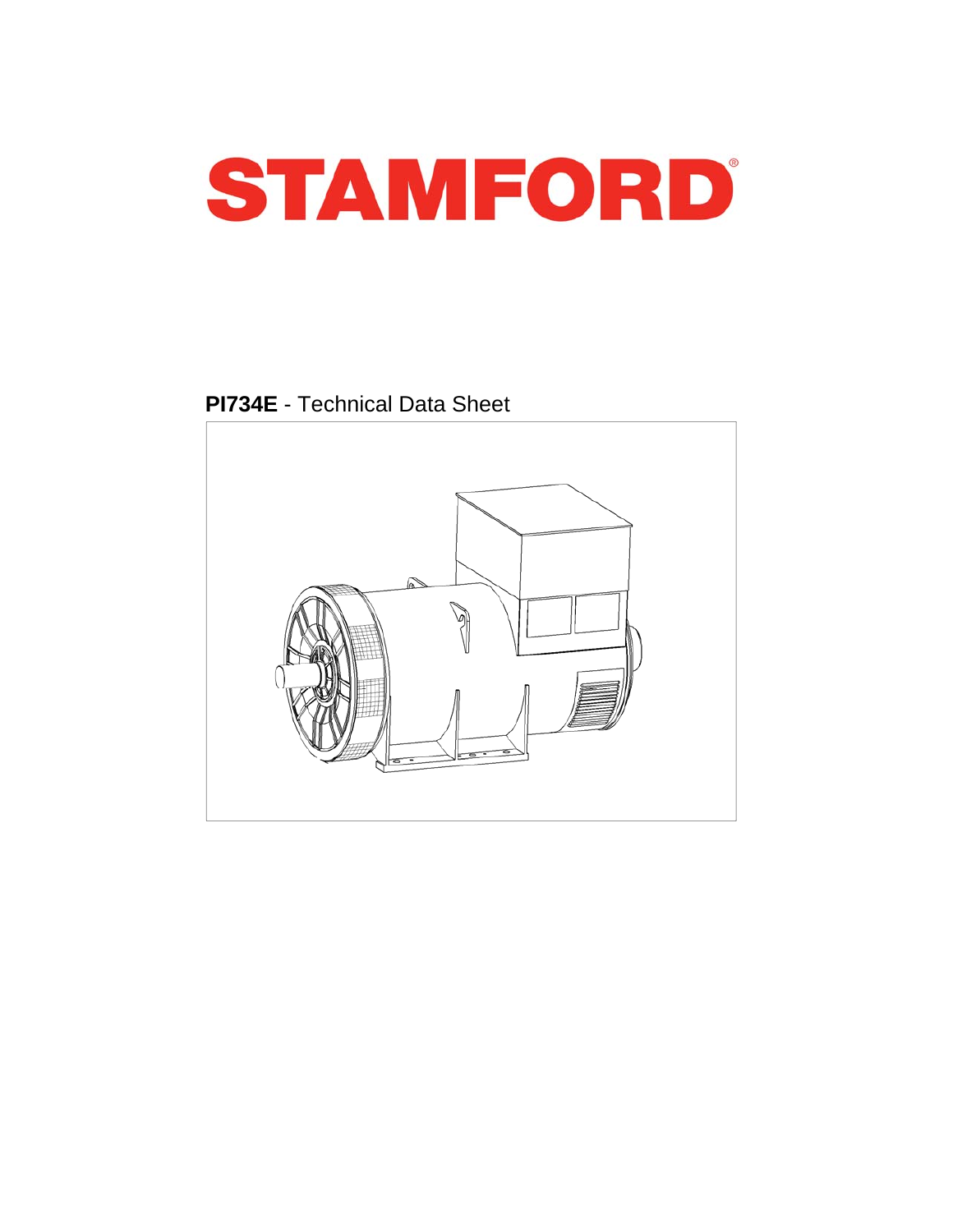## PI734E **SPECIFICATIONS & OPTIONS**



### **STANDARDS**

Newage Stamford industrial generators meet the requirements of BS EN 60034 and the relevant sections of other national and international standards such as BS5000, VDE 0530, NEMA MG1-32, IEC60034, CSA C22.2-100, AS1359.

Other standards and certifications can be considered on request.

#### **DESCRIPTION**

The STAMFORD PI range of synchronous ac generators are brushless with a rotating field. They are separately excited by the STAMFORD Permanent Magnet Generator (PMG). This is a shaft mounted, high frequency, pilot exciter which provides a constant supply of clean power via the Automatic Voltage Regulator (AVR) to the main exciter. The main exciter output is fed to the main rotor, through a full wave bridge rectifier, protected by surge suppression.

### **VOLTAGE REGULATORS**

The PI range generators, complete with a PMG, are available with one of two AVRs. Each AVR has soft start voltage build up and built in protection against sustained over-excitation, which will de-excite the generator after a minimum of 8 seconds.

Underspeed protection (UFRO) is also provided on both AVRs. The UFRO will reduce the generator output voltage proportional to the speed of the generator below a presettable level.

The **MX341 AVR** is two phase sensed with a voltage regulation of  $\pm$  1 %. (see the note on regulation).

The **MX321 AVR** is 3 phase rms sensed with a voltage regulation of 0.5% rms (see the note on regulation). The UFRO circuit has adjustable slope and dwell for controlled recovery from step loads. An over voltage protection circuit will shutdown the output device of the AVR, it can also trip an optional excitation circuit breaker if required. As an option, short circuit current limiting is available with the addition of current transformers.

Both the MX341 and the MX321 need a generator mounted current transformer to provide quadrature droop characteristics for load sharing during parallel operation. Provision is also made for the connection of the STAMFORD power factor controller, for embedded applications, and a remote voltage trimmer.

#### **WINDINGS & ELECTRICAL PERFORMANCE**

All generator stators are wound to 2/3 pitch. This eliminates triplen (3rd, 9th, 15th …) harmonics on the voltage waveform and is found to be the optimum design for trouble-free supply of non-linear loads. The 2/3 pitch design avoids excessive neutral currents sometimes seen with higher winding pitches. A fully connected damper winding reduces oscillations during paralleling. This winding, with the 2/3 pitch and carefully selected pole and tooth designs, ensures very low levels of voltage waveform distortion.

#### **TERMINALS & TERMINAL BOX**

Standard generators feature a main stator with 6 ends brought out to the terminals, which are mounted on the frame at the non-drive end of the generator. A sheet steel terminal box contains the AVR and provides ample space for the customers' wiring and gland arrangements. It has removable panels for easy access.

#### **SHAFT & KEYS**

All generator rotors are dynamically balanced to better than BS6861:Part 1 Grade 2.5 for minimum vibration in operation. Two bearing generators are balanced with a half key.

#### **INSULATION/IMPREGNATION**

The insulation system is class 'H', and meets the requirements of UL1446.

All wound components are impregnated with materials and processes designed specifically to provide the high build required for static windings and the high mechanical strength required for rotating components.

### **QUALITY ASSURANCE**

Generators are manufactured using production procedures having a quality assurance level to BS EN ISO 9001.

#### **NOTE ON REGULATION**

The stated voltage regulation may not be maintained in the presence of certain radio transmitted signals. Any change in performance will fall within the limits of Criteria 'B' of EN 61000-6-2:2001. At no time will the steady-state voltage regulation exceed 2%.

Note: Continuous development of our products entitles us to change specification details without notice, therefore they must not be regarded as binding.

Front cover drawing is typical of the product range.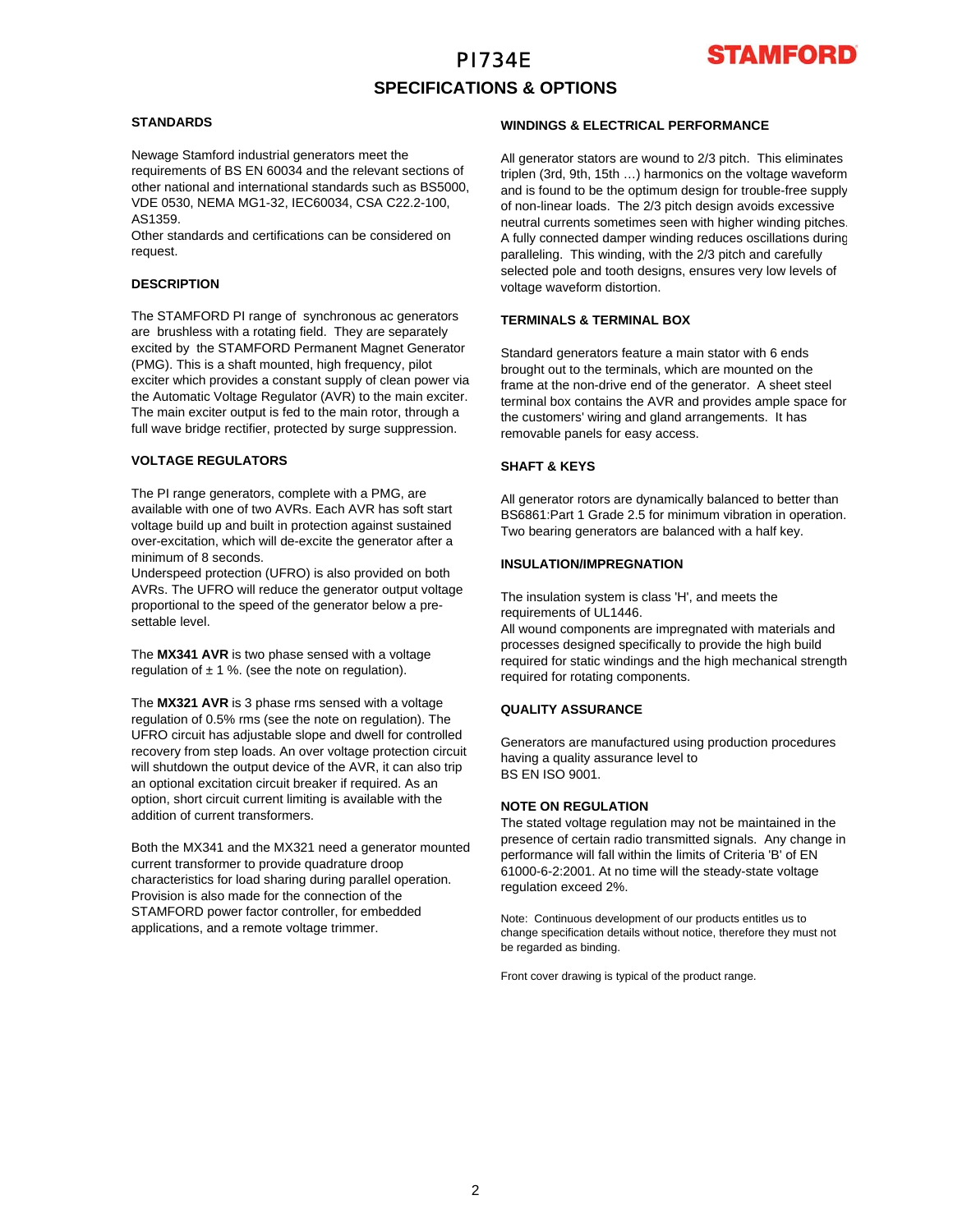

## **WINDING 312**

| <b>CONTROL SYSTEM</b>                                                           | SEPARATELY EXCITED BY P.M.G.                     |                                               |                                                                                      |                              |                                   |         |         |         |  |  |  |  |
|---------------------------------------------------------------------------------|--------------------------------------------------|-----------------------------------------------|--------------------------------------------------------------------------------------|------------------------------|-----------------------------------|---------|---------|---------|--|--|--|--|
| A.V.R.                                                                          | MX341                                            | MX321                                         |                                                                                      |                              |                                   |         |         |         |  |  |  |  |
| <b>VOLTAGE REGULATION</b>                                                       | ±1%                                              | ± 0.5%                                        |                                                                                      | With 4% ENGINE GOVERNING     |                                   |         |         |         |  |  |  |  |
| SUSTAINED SHORT CIRCUIT                                                         | REFER TO SHORT CIRCUIT DECREMENT CURVES (page 7) |                                               |                                                                                      |                              |                                   |         |         |         |  |  |  |  |
| <b>INSULATION SYSTEM</b>                                                        | <b>CLASS H</b>                                   |                                               |                                                                                      |                              |                                   |         |         |         |  |  |  |  |
| <b>PROTECTION</b>                                                               | IP <sub>23</sub>                                 |                                               |                                                                                      |                              |                                   |         |         |         |  |  |  |  |
| <b>RATED POWER FACTOR</b>                                                       | 0.8                                              |                                               |                                                                                      |                              |                                   |         |         |         |  |  |  |  |
| <b>STATOR WINDING</b>                                                           | DOUBLE LAYER LAP                                 |                                               |                                                                                      |                              |                                   |         |         |         |  |  |  |  |
| <b>WINDING PITCH</b>                                                            | <b>TWO THIRDS</b>                                |                                               |                                                                                      |                              |                                   |         |         |         |  |  |  |  |
| <b>WINDING LEADS</b>                                                            | 6                                                |                                               |                                                                                      |                              |                                   |         |         |         |  |  |  |  |
| <b>MAIN STATOR RESISTANCE</b>                                                   |                                                  | 0.00093 Ohms PER PHASE AT 22°C STAR CONNECTED |                                                                                      |                              |                                   |         |         |         |  |  |  |  |
| <b>MAIN ROTOR RESISTANCE</b>                                                    |                                                  |                                               |                                                                                      | 2.17 Ohms at 22°C            |                                   |         |         |         |  |  |  |  |
| <b>EXCITER STATOR RESISTANCE</b>                                                |                                                  |                                               |                                                                                      | 17.5 Ohms at 22°C            |                                   |         |         |         |  |  |  |  |
| <b>EXCITER ROTOR RESISTANCE</b>                                                 |                                                  |                                               |                                                                                      | 0.063 Ohms PER PHASE AT 22°C |                                   |         |         |         |  |  |  |  |
| <b>R.F.I. SUPPRESSION</b>                                                       |                                                  |                                               | BS EN 61000-6-2 & BS EN 61000-6-4, VDE 0875G, VDE 0875N, refer to factory for others |                              |                                   |         |         |         |  |  |  |  |
| <b>WAVEFORM DISTORTION</b>                                                      |                                                  |                                               | NO LOAD < 1.5% NON-DISTORTING BALANCED LINEAR LOAD < 5.0%                            |                              |                                   |         |         |         |  |  |  |  |
| <b>MAXIMUM OVERSPEED</b>                                                        |                                                  |                                               |                                                                                      | 2250 Rev/Min                 |                                   |         |         |         |  |  |  |  |
| <b>BEARING DRIVE END</b>                                                        | <b>BALL. 6228 C3</b>                             |                                               |                                                                                      |                              |                                   |         |         |         |  |  |  |  |
| BEARING NON-DRIVE END                                                           |                                                  |                                               |                                                                                      | <b>BALL. 6319 C3</b>         |                                   |         |         |         |  |  |  |  |
|                                                                                 |                                                  | 1 BEARING<br>2 BEARING                        |                                                                                      |                              |                                   |         |         |         |  |  |  |  |
| <b>WEIGHT COMP. GENERATOR</b>                                                   |                                                  |                                               | 3556 kg                                                                              |                              | 3506 kg                           |         |         |         |  |  |  |  |
| WEIGHT WOUND STATOR                                                             |                                                  |                                               | 1747 kg                                                                              |                              | 1747 kg                           |         |         |         |  |  |  |  |
| WEIGHT WOUND ROTOR                                                              |                                                  |                                               | 1494 kg                                                                              |                              | 1432 kg                           |         |         |         |  |  |  |  |
| WR <sup>2</sup> INERTIA                                                         |                                                  |                                               | 45.49 kgm <sup>2</sup>                                                               |                              | 44.4891 kgm <sup>2</sup>          |         |         |         |  |  |  |  |
| SHIPPING WEIGHTS in a crate                                                     |                                                  |                                               | 3629kg                                                                               |                              | 3575kg                            |         |         |         |  |  |  |  |
| PACKING CRATE SIZE                                                              |                                                  |                                               | 216 x 105 x 154(cm)                                                                  |                              | 216 x 105 x 154(cm)               |         |         |         |  |  |  |  |
|                                                                                 |                                                  |                                               | 50 Hz                                                                                |                              |                                   | 60 Hz   |         |         |  |  |  |  |
| TELEPHONE INTERFERENCE                                                          |                                                  |                                               | <b>THF&lt;2%</b>                                                                     |                              | <b>TIF&lt;50</b>                  |         |         |         |  |  |  |  |
| <b>COOLING AIR</b>                                                              |                                                  |                                               | 2.69 m <sup>3</sup> /sec 5700 cfm                                                    |                              | 3.45 m <sup>3</sup> /sec 7300 cfm |         |         |         |  |  |  |  |
| <b>VOLTAGE STAR</b>                                                             | 380/220                                          | 400/231                                       | 415/240                                                                              | 440/254                      | 416/240                           | 440/254 | 460/266 | 480/277 |  |  |  |  |
| <b>KVA BASE RATING FOR</b><br>REACTANCE VALUES                                  | 1845                                             | 1900                                          | 1900                                                                                 | 1865                         | 2070                              | 2210    | 2255    | 2300    |  |  |  |  |
| Xd DIR. AXIS SYNCHRONOUS                                                        | 3.18                                             | 2.96                                          | 2.75                                                                                 | 2.40                         | 3.84                              | 3.67    | 3.42    | 3.21    |  |  |  |  |
| X'd DIR. AXIS TRANSIENT                                                         | 0.19                                             | 0.18                                          | 0.17                                                                                 | 0.15                         | 0.23                              | 0.22    | 0.21    | 0.19    |  |  |  |  |
| X"d DIR. AXIS SUBTRANSIENT                                                      | 0.14                                             | 0.13                                          | 0.12                                                                                 | 0.11                         | 0.17                              | 0.16    | 0.15    | 0.14    |  |  |  |  |
| Xq QUAD. AXIS REACTANCE                                                         | 2.04<br>1.90                                     |                                               | 1.76<br>1.54                                                                         |                              | 2.47<br>2.36                      |         | 2.20    | 2.06    |  |  |  |  |
| X"q QUAD. AXIS SUBTRANSIENT                                                     | 0.29                                             | 0.27                                          | 0.25                                                                                 | 0.22                         | 0.35                              | 0.33    | 0.31    | 0.29    |  |  |  |  |
| XL LEAKAGE REACTANCE                                                            | 0.04                                             | 0.03                                          | 0.03                                                                                 | 0.03                         | 0.04                              | 0.04    | 0.04    | 0.04    |  |  |  |  |
| X <sub>2</sub> NEGATIVE SEQUENCE                                                | 0.20                                             | 0.19                                          | 0.17                                                                                 | 0.15                         | 0.24                              | 0.23    | 0.22    | 0.20    |  |  |  |  |
| X <sub>0</sub> ZERO SEQUENCE                                                    | 0.02                                             | 0.02                                          | 0.02                                                                                 | 0.02                         | 0.03                              | 0.03    | 0.03    | 0.03    |  |  |  |  |
| VALUES ARE PER UNIT AT RATING AND VOLTAGE INDICATED<br>REACTANCES ARE SATURATED |                                                  |                                               |                                                                                      |                              |                                   |         |         |         |  |  |  |  |
| T'd TRANSIENT TIME CONST.                                                       | 0.149s                                           |                                               |                                                                                      |                              |                                   |         |         |         |  |  |  |  |
| T"d SUB-TRANSTIME CONST.                                                        | 0.02s                                            |                                               |                                                                                      |                              |                                   |         |         |         |  |  |  |  |
| T'do O.C. FIELD TIME CONST.                                                     | 2.46s                                            |                                               |                                                                                      |                              |                                   |         |         |         |  |  |  |  |
| Ta ARMATURE TIME CONST.                                                         | 0.02s                                            |                                               |                                                                                      |                              |                                   |         |         |         |  |  |  |  |
| <b>SHORT CIRCUIT RATIO</b>                                                      | 1/Xd                                             |                                               |                                                                                      |                              |                                   |         |         |         |  |  |  |  |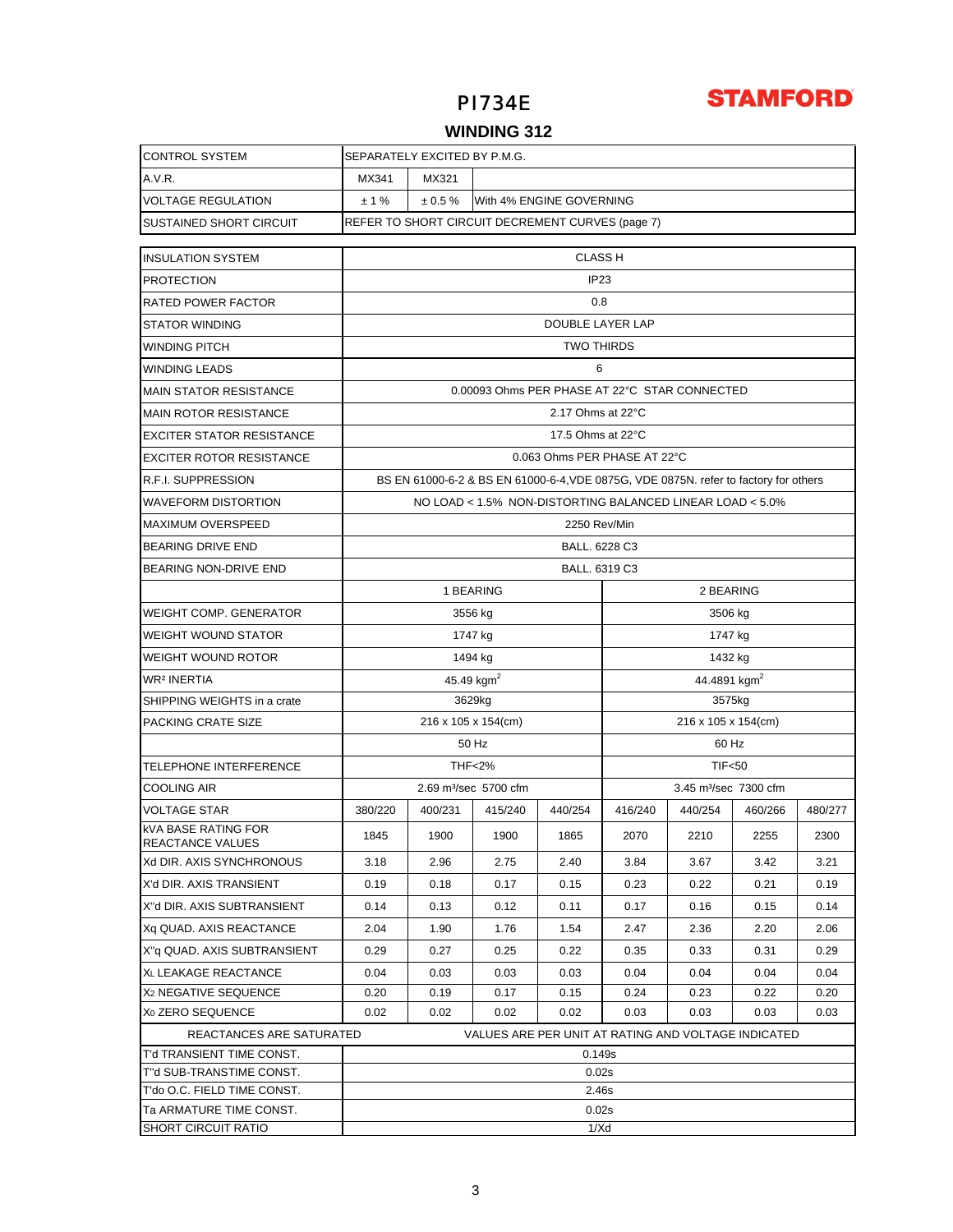

**Winding 312** PI734E

**STAMFORD** 

50





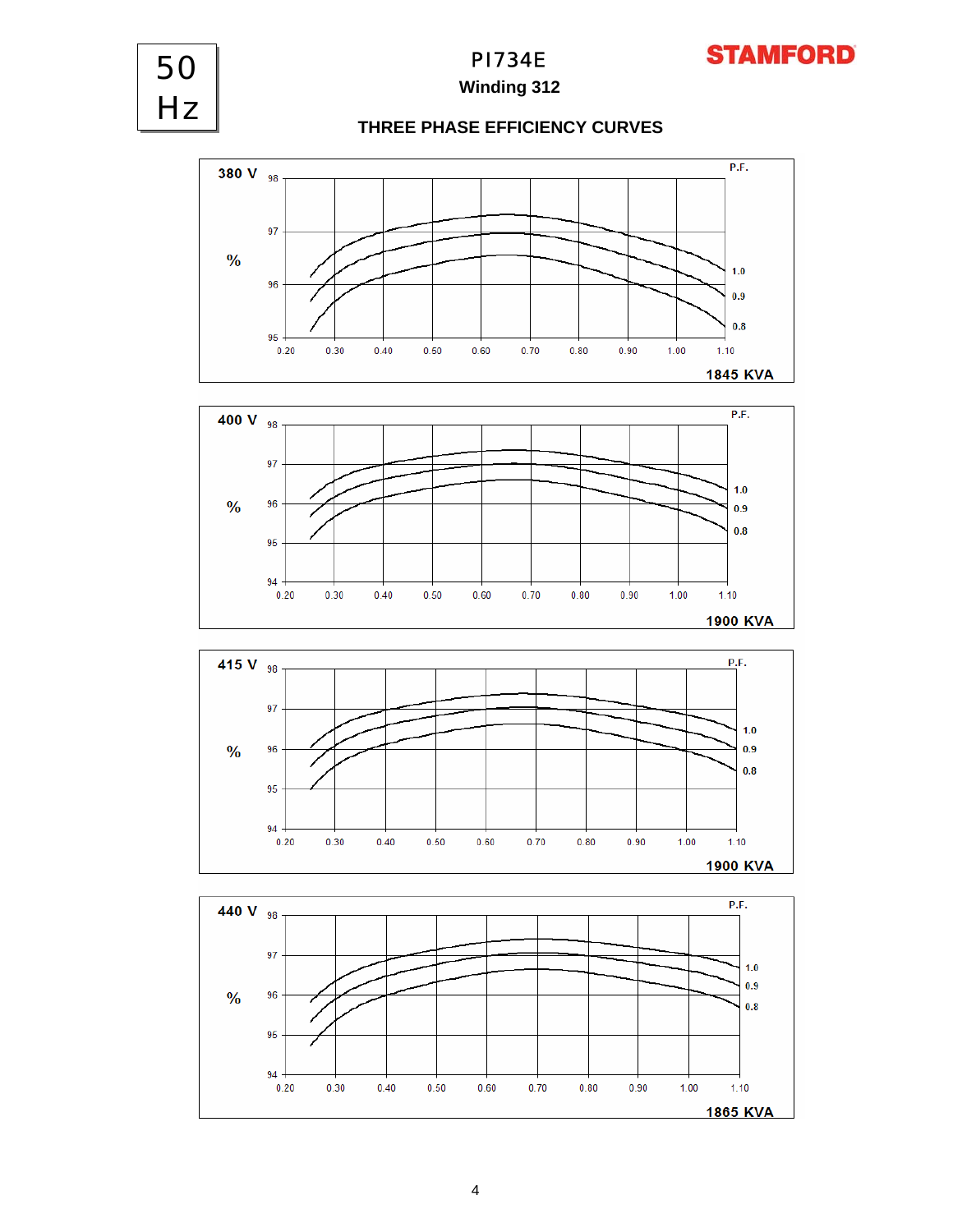

**STAMFORD** 

60





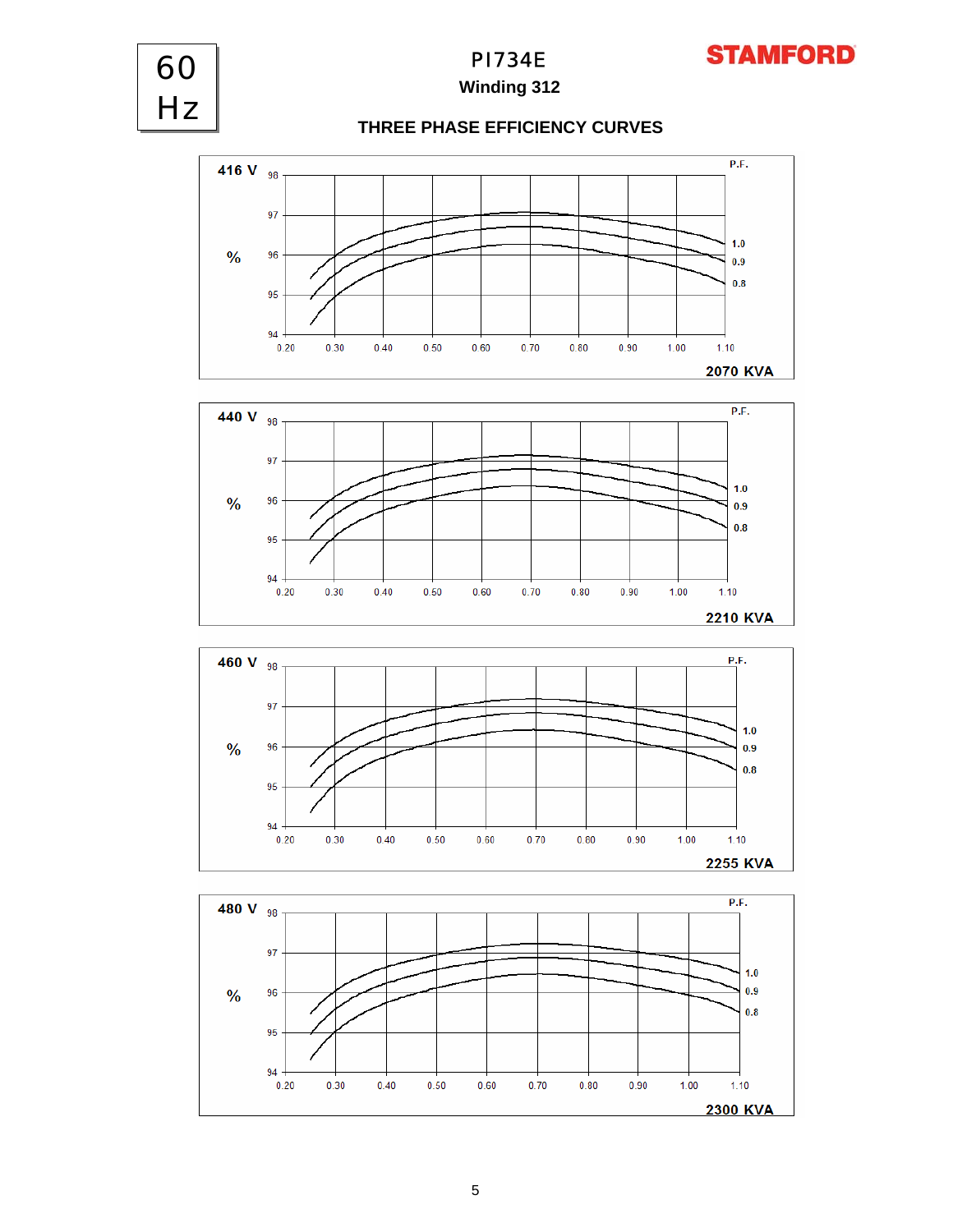

## **Winding 312**

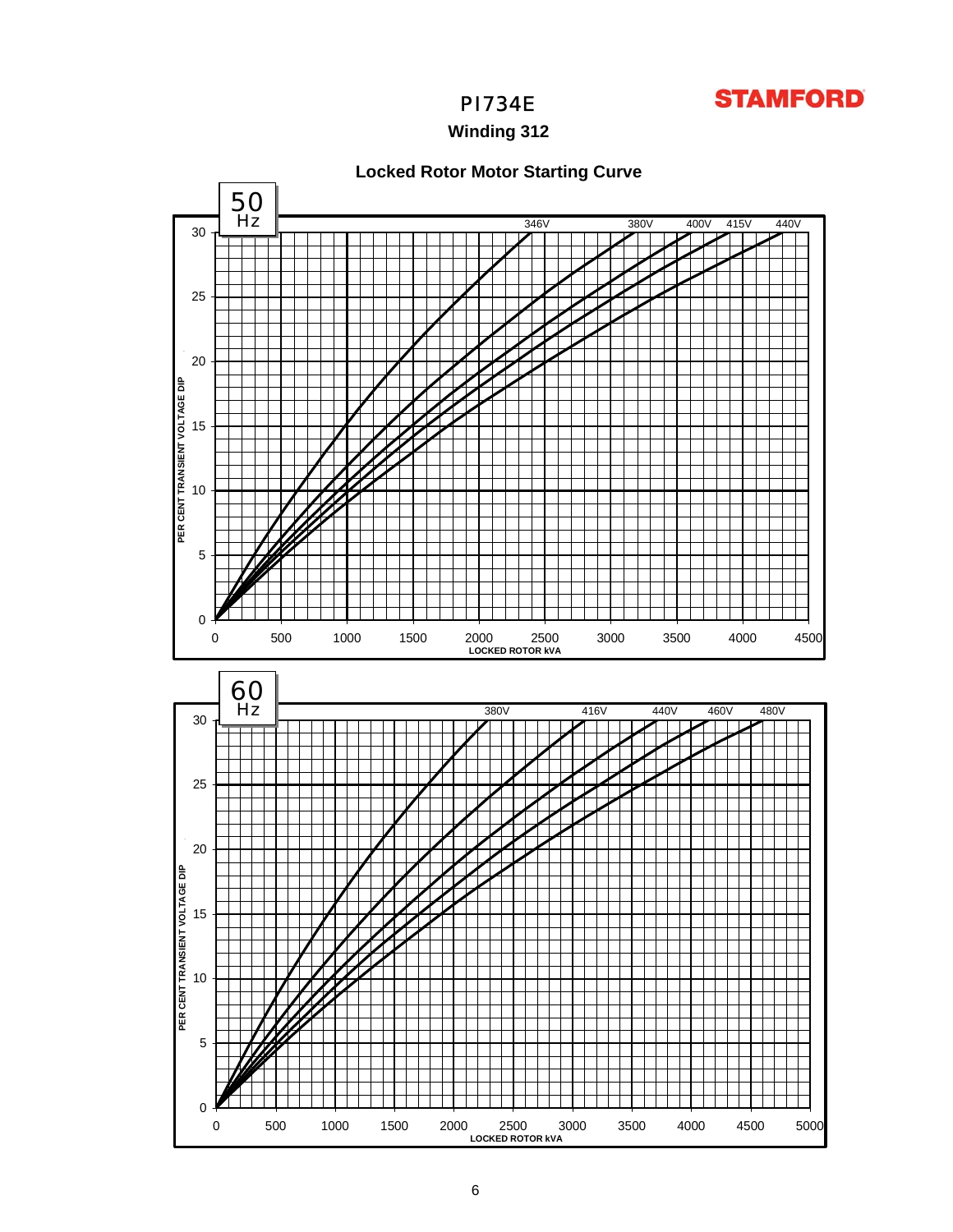# **STAMFORD**



### **Three-phase Short Circuit Decrement Curve. No-load Excitation at Rated Speed Based on star (wye) connection.**

Sustained Short Circuit = 7,500 Amps

### **Note 1**

The following multiplication factors should be used to adjust the values from curve between time 0.001 seconds and the minimum current point in respect of nominal operating voltage :

|                  | 50Hz   | 60Hz             |                   |  |  |  |  |  |
|------------------|--------|------------------|-------------------|--|--|--|--|--|
| Voltage          | Factor | Voltage          | Factor            |  |  |  |  |  |
| 380 <sub>v</sub> | x 1.00 | 416 <sub>v</sub> | x 1.00            |  |  |  |  |  |
| 400v             | x 1.05 | 440 <sub>v</sub> | x 1.06            |  |  |  |  |  |
| 415 <sub>v</sub> | x 1.09 | 460 <sub>v</sub> | $x$ 1.10          |  |  |  |  |  |
| 440 <sub>v</sub> | x 1.16 | 480 <sub>v</sub> | x <sub>1.15</sub> |  |  |  |  |  |

The sustained current value is constant irrespective of voltage level

#### **Note 2**

The following multiplication factor should be used to convert the values calculated in accordance with NOTE 1 to those applicable to the various types of short circuit :

| 50Hz<br>60Hz     |            |                  | 3-phase       | 2-phase L-L             | 1-phase L-N |        |          |
|------------------|------------|------------------|---------------|-------------------------|-------------|--------|----------|
| Voltage          | Factor     | Voltage          | Factor        | Instantaneous           | x 1.00      | x 0.87 |          |
| 380 <sub>v</sub> | .00<br>x 1 | 416v             | .00.<br>x 1   | Minimum                 | x 1.00      | x 1.80 | $x$ 3.20 |
| 400 <sub>v</sub> | .05<br>x 1 | 440 <sub>v</sub> | .06<br>x 1    | Sustained               | x 1.00      | x 1.50 | $x$ 2.50 |
| 415v             | .09<br>x ʻ | 460 <sub>v</sub> | . . 10<br>x 1 | Max, sustained duration | $10$ sec.   | 5 sec. | 2 sec.   |

All other times are unchanged

### **Note 3**

Curves are drawn for Star (Wye) connected machines.